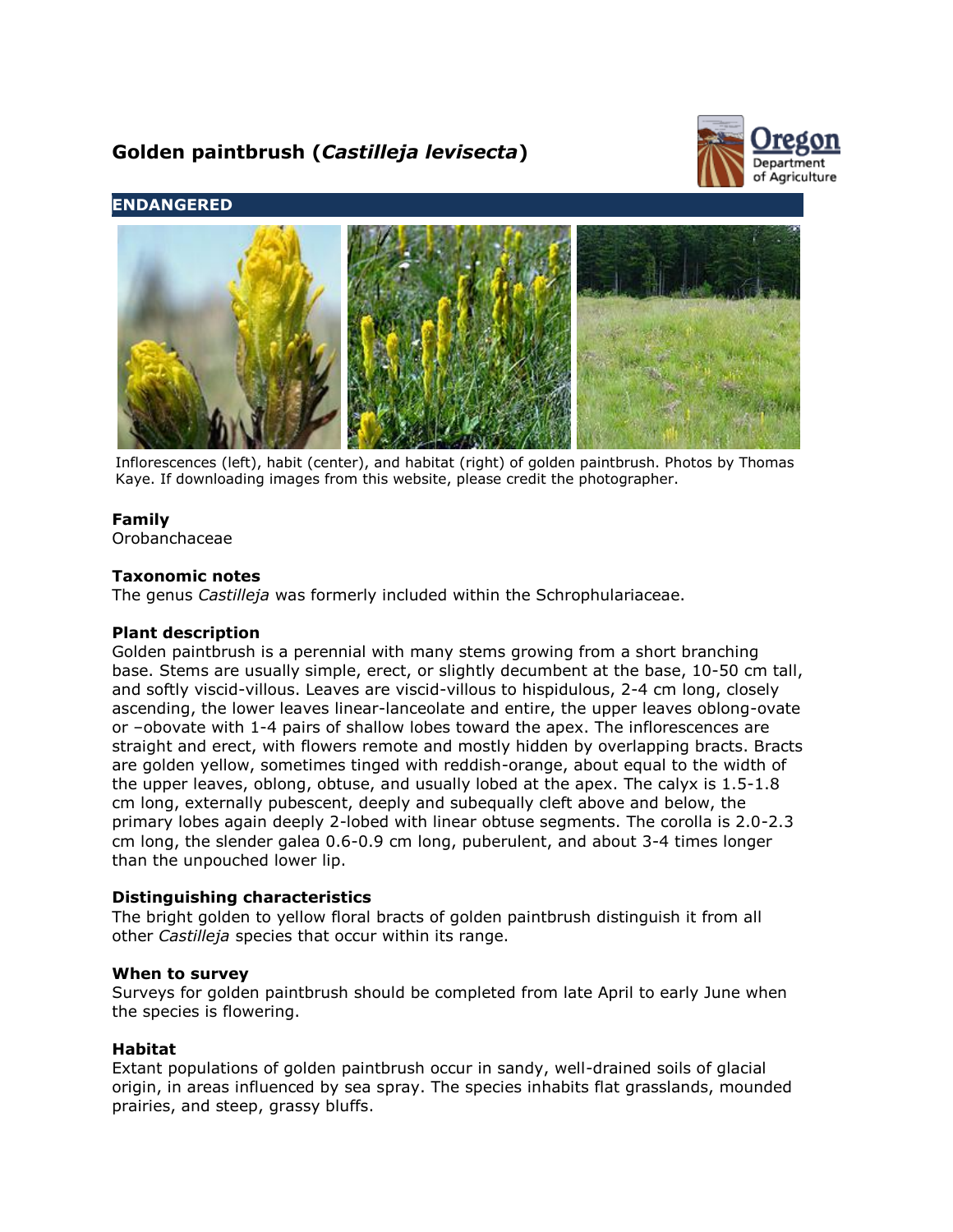In the Willamette Valley of Oregon, golden paintbrush is believed to have historically occurred in the well-drained soils of upland prairies that were maintained by fires set by Native Americans. It also potentially inhabited gravel outwashes of the Columbia and Santiam Rivers.

Associated species include *Festuca idahoensis*, *F. rubra*, *Camassia quamash*, *Holcus lanatus*, *Achillea millefolium*, *Pteridium aquilinum*, *Vicia* spp., and *Bromus* spp.

#### **Range**

Golden paintbrush historically ranged from the Willamette Valley of Oregon north to British Columbia. The species is now believed to be extirpated in Oregon, its current range restricted to 11 known extant occurrences in the Puget Trough of Washington and British Columbia.

## **Oregon counties**

Benton\*, Lane\*, Linn, Marion, Multnomah

\*Introduced populations only. ODA does not require surveys in counties where the only known occurrence of the species in that county is an introduced population.

# **Federal status**

**Threatened** 

# **Threats**

Habitat loss due to agricultural, residential, and commercial development is one of the primary threats facing golden paintbrush. Habitat degradation caused by encroachment of native and non-native woody shrubs that produce shade and compete with golden paintbrush is also a serious threat. Major damage due to herbivory by deer, rabbits, and voles has been observed in golden paintbrush populations; herbivory by insects has also been observed and poses a minor threat to the species. Ill-timed fires at critical points in the growing season and soil erosion pose documented threats to this species, and with its showy inflorescences, golden paintbrush is vulnerable to overcollection at public sites with high recreational use.

# **Conservation planning**

A U.S. Fish and Wildlife Service [Recovery Plan](http://ecos.fws.gov/docs/recovery_plan/000823.pdf) (pdf document, 4.03 MB) was released for golden paintbrush in 2000.

A [5-Year Review](http://ecos.fws.gov/docs/five_year_review/doc1764.pdf) (pdf document, 265 kB) for golden paintbrush was completed in 2007 by U.S. Fish and Wildlife Service.

A U.S. Fish and Wildlife Service [Recovery Plan for prairie species of western Oregon and](http://ecos.fws.gov/docs/recovery_plan/100629.pdf)  [southwestern Washington](http://ecos.fws.gov/docs/recovery_plan/100629.pdf) (pdf document, 9.63 MB) was released in 2010 and addresses conservation needs of golden paintbrush.

# **Did you know?**

Natural occurrences of golden paintbrush have not been sighted in Oregon since 1938, although recent efforts have been made to establish new populations of the species in the Willamette Valley.